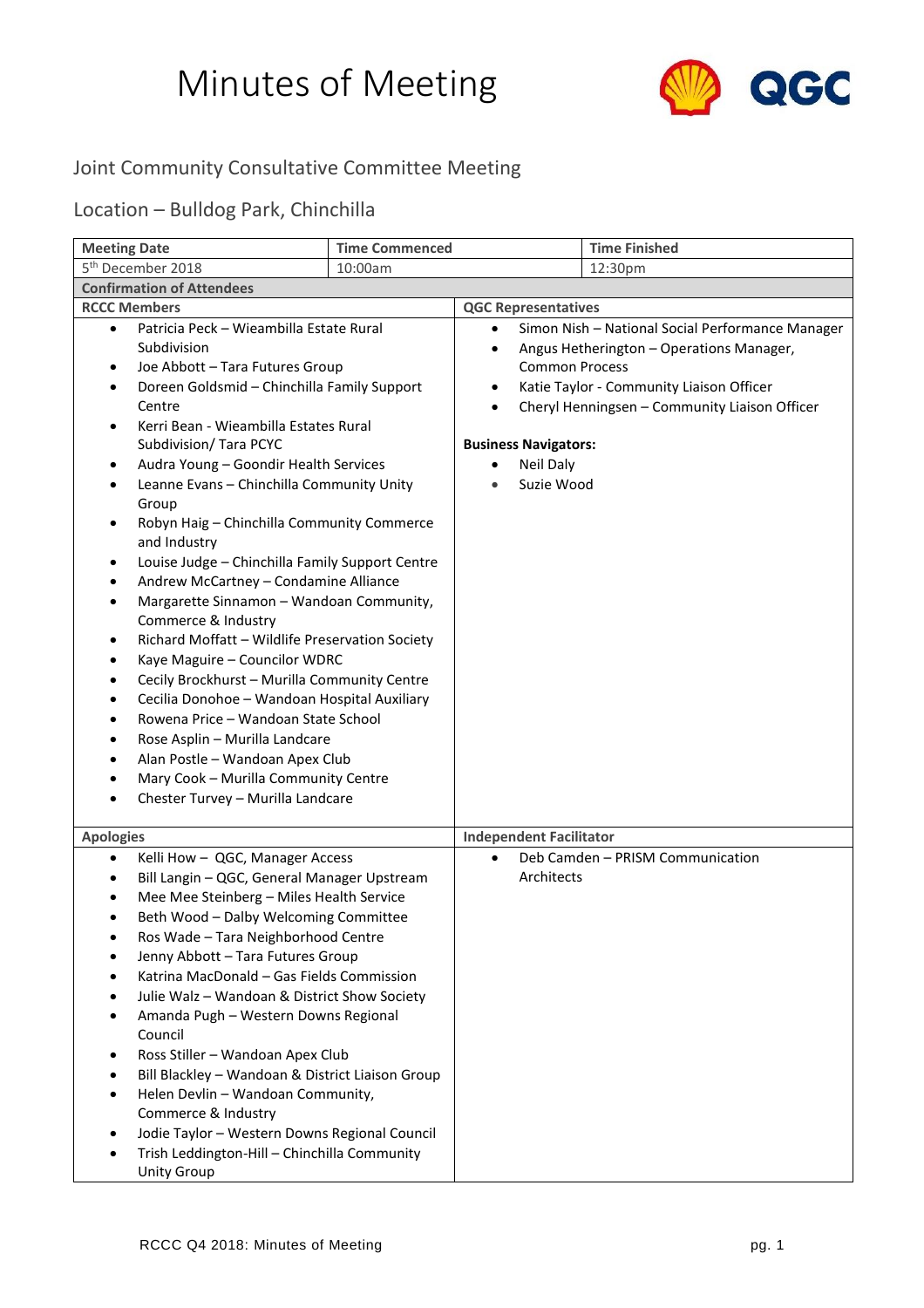|    | Status | Agenda Item                                 | Discussion                                                                                                                                                                                                                                                                     | Responsible                           |
|----|--------|---------------------------------------------|--------------------------------------------------------------------------------------------------------------------------------------------------------------------------------------------------------------------------------------------------------------------------------|---------------------------------------|
| 1. |        | Introduction and<br><b>Meeting Overview</b> | Broad overview of the meeting format and acknowledged the<br>traditional owners of the land, recognising past and present<br>elders.                                                                                                                                           | Deb Camden                            |
|    |        |                                             | Deb Camden led roundtable introductions of Community<br>Committee members and QGC representatives.                                                                                                                                                                             |                                       |
| 2. |        | Safety Moment                               | <b>Bushfire Safety</b>                                                                                                                                                                                                                                                         | Angus                                 |
|    |        |                                             | What are safety moments about? Interactions,<br>think/challenge, share information.                                                                                                                                                                                            | Hetherington                          |
|    |        |                                             | Topics as per appended slides. What is a bushfire?;<br>Topography; Common Causes of bushfires; Fire Danger<br>Rating; Actions in the event of fire; Actions if caught in a<br>vehicle; Tips for you in your home environment.                                                  |                                       |
|    |        |                                             | Feedback (if caught in your vehicle) - Staying stationery in<br>your vehicle is an absolute last option only if you have<br>exhausted all others and are unable to drive through flames.<br>Staying stationery in a vehicle can result in death due to heat<br>or toxic fumes. |                                       |
|    |        |                                             | Feedback (ignition sources): other sources include glass, glass<br>bottles, car windows and sheep poo.                                                                                                                                                                         |                                       |
|    |        |                                             | Feedback (tips for home environment) - take cash and<br>medications, have action plan for pet options at assembly<br>centres.                                                                                                                                                  |                                       |
| 3. |        | Adoption of<br><b>Minutes</b>               | Deb Camden asked the committee to formally consider the<br>minutes of both the Central/South and North Community<br>Consultative Committee Meeting held in September 2018<br>and asked for suggested changes.                                                                  | Deb Camden                            |
|    |        |                                             | Amendments to previous minutes:                                                                                                                                                                                                                                                |                                       |
|    |        |                                             | Date at bottom on both minutes to be updated to<br>Q <sub>3</sub><br>Wandoan Chamber of Commerce to be changed to<br>Wandoan Community, Commerce & Industry<br>Ros Wade attended the September Central/South<br>$\bullet$<br>meeting.                                          |                                       |
|    |        |                                             | Central/Southern Regional Community Consultative<br>Committee minutes and North Regional Community<br>Consultative Committee minutes were adopted by all parties.                                                                                                              |                                       |
| 4. |        | <b>Previous Actions</b>                     | Deb Camden, Katie Taylor and Cheryl Henningsen provided<br>an update on the previous action items from the<br>Central/South & North RCCC Q3 meetings.                                                                                                                          | Katie Taylor/<br>Cheryl<br>Henningsen |
|    |        |                                             | Deb Camden & Katie Taylor proposed for future meetings a<br>separate Action Register to be provided to all committee<br>members to assist with tracking of action items.                                                                                                       |                                       |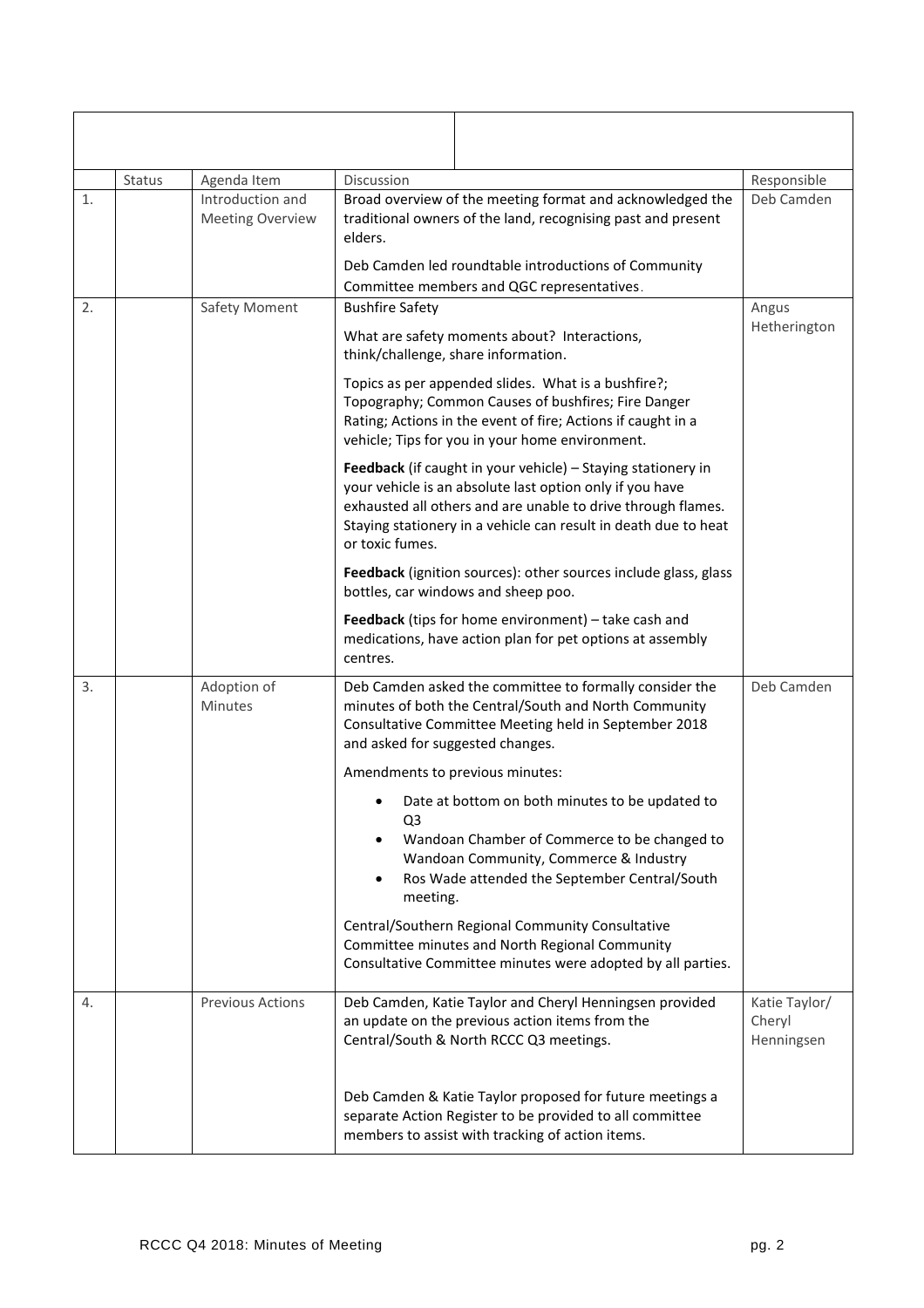| <b>CLOSED</b> | <b>ACTION</b> | QGC to check with WDRC and committee members before                                                                             | Katie Taylor |
|---------------|---------------|---------------------------------------------------------------------------------------------------------------------------------|--------------|
|               |               | locking in World Science Festival dates.                                                                                        |              |
|               |               | Dates have been confirmed for 29 <sup>th</sup> & 30 <sup>th</sup> March.                                                        |              |
|               |               | Community calendars were checked and ensured it was out of                                                                      |              |
|               |               | school holidays.                                                                                                                |              |
| <b>OPEN</b>   | <b>ACTION</b> | QGC to provide non-technical Ground Water summary at Q2                                                                         | Patrick      |
|               |               | RCCC.                                                                                                                           | McKelvey     |
|               |               | To be included in the Q1 2019 Joint Committee Meeting.                                                                          |              |
|               |               |                                                                                                                                 |              |
| <b>CLOSED</b> | <b>ACTION</b> | Carlie to provide a list of potential procurement opportunities<br>currently not available in the Western Downs Region to Jodie | Cheryl       |
|               |               | Taylor.                                                                                                                         | Henningsen   |
|               |               | Q3 meeting: The list has been provided to council and Chamber                                                                   |              |
|               |               | of commerce members who attended our local content briefing                                                                     |              |
|               |               | in April 2018.                                                                                                                  |              |
|               |               | List has also been emailed to Jodie Taylor since last RCCC.                                                                     |              |
|               |               | We can distribute a copy of the Local Content briefing to RCCC                                                                  |              |
|               |               | members if interested.                                                                                                          |              |
|               |               |                                                                                                                                 |              |
|               |               | Jodie Taylor advised that information received was spend only                                                                   |              |
|               |               | and not upcoming opportunities.                                                                                                 |              |
|               |               |                                                                                                                                 |              |
|               |               | Q4 meeting:                                                                                                                     |              |
|               |               | The list provided was a summary of the specialised<br>goods and service categories for which we would                           |              |
|               |               | open the bid list further afield than local/indigenous                                                                          |              |
|               |               | vendors when re-tenders are required.                                                                                           |              |
|               |               |                                                                                                                                 |              |
|               |               | They are quite specialised goods and services and                                                                               |              |
|               |               | have not historically been able to be sourced locally -                                                                         |              |
|               |               | so it is a good starting point for what we haven't been                                                                         |              |
|               |               | able to get in the region.                                                                                                      |              |
|               |               |                                                                                                                                 |              |
|               |               | Shell's QGC project aims to make as many                                                                                        |              |
|               |               | procurement tender packages as possible visible to                                                                              |              |
|               |               | the Western Downs Region through the EconomX                                                                                    |              |
|               |               | platform.                                                                                                                       |              |
|               |               | Of note, local bidders will be able to express an                                                                               |              |
|               |               | interest in all scopes that go out over EconomX (not                                                                            |              |
|               |               | just those we have reserved for local/indigenous                                                                                |              |
|               |               | participation) which will help us identify further                                                                              |              |
|               |               | local/indigenous capacity in the future.                                                                                        |              |
|               |               |                                                                                                                                 |              |
|               |               | We don't have an exhaustive list of exactly what we                                                                             |              |
|               |               | can't get from the region beyond this historical data                                                                           |              |
|               |               | summarising the categories of items we couldn't                                                                                 |              |
|               |               | source as we simply don't know until we test the                                                                                |              |
|               |               | local market for each scope as it goes through the                                                                              |              |
|               |               | EOI and tender process.                                                                                                         |              |
|               |               | We know businesses that had previously registered                                                                               |              |
|               |               | with us and have developed the local/Indigenous                                                                                 |              |
|               |               | reserved scope list where we have been able to                                                                                  |              |
|               |               | identify capacity and competitive local businesses                                                                              |              |
|               |               | through this aligned with the types of goods and                                                                                |              |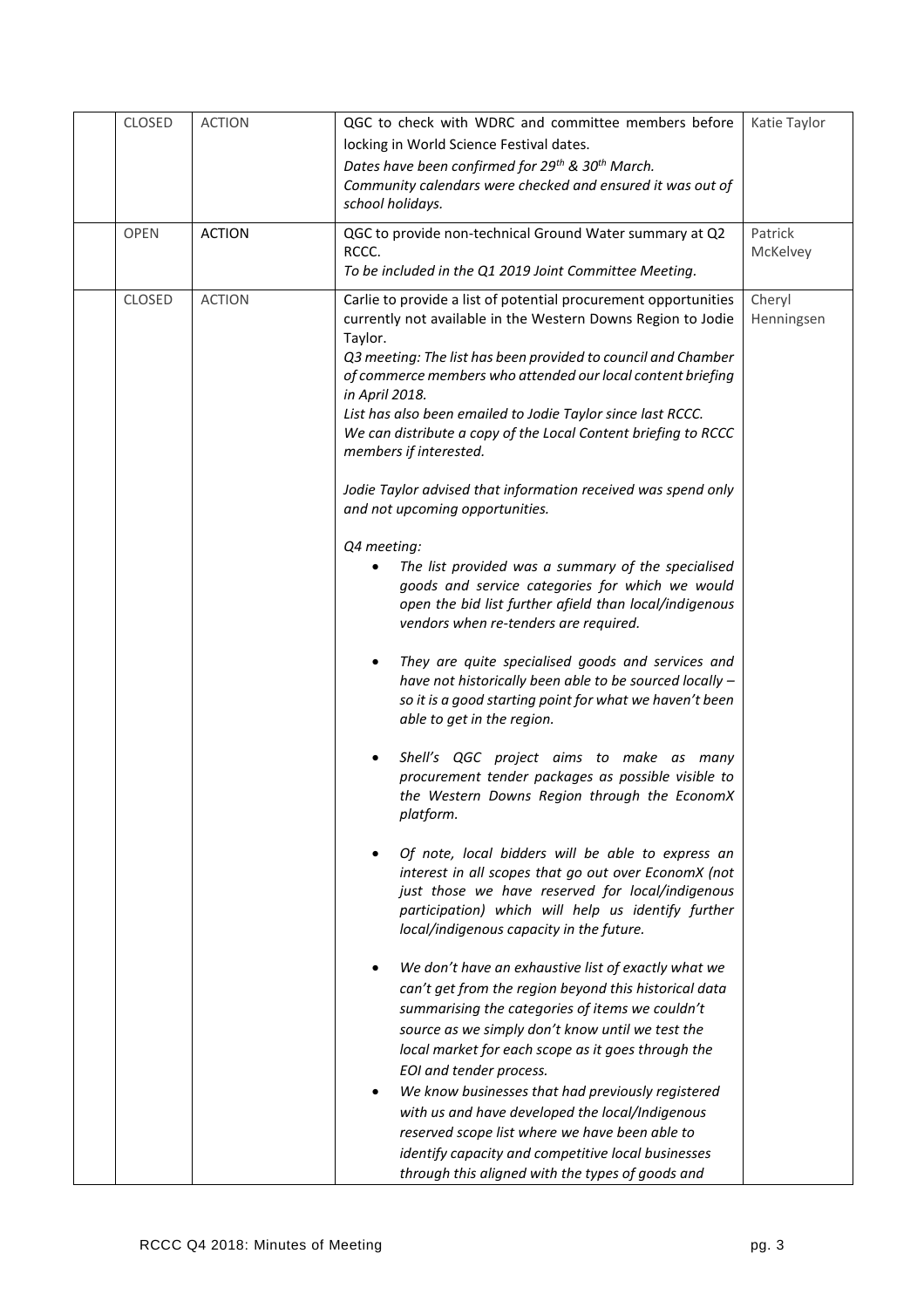|             |                                  | services we require. We were not able to identify<br>these in other areas to date, which is why we'll be<br>using EconomX to openly test the market.<br>After we use EconomX for a while we will be able to<br>share what type of items we have put out to market<br>where we have not had any local businesses<br>identified through the process with the required<br>capacity.<br>We are unable to provide a more detailed<br>breakdown of spend data.                                                                                                                |                                       |
|-------------|----------------------------------|-------------------------------------------------------------------------------------------------------------------------------------------------------------------------------------------------------------------------------------------------------------------------------------------------------------------------------------------------------------------------------------------------------------------------------------------------------------------------------------------------------------------------------------------------------------------------|---------------------------------------|
| CLOSED      | <b>ACTION</b>                    | Results of votes for 2019 meeting options to be advised by<br>email<br>Email sent to all members with 2019 meeting options<br>Katie explained change of dates due to postponement of<br>RPAS tour to Q1 2019<br>Meeting 1 - Joint, Thursday 7th March 2019, to include tour<br>(On site)<br>Meeting 2 - Split, July 2019 (Tara & Wandoan)<br>Meeting 3 - Joint, November 2019 (Miles)<br>Dates and venues will be confirmed closer to meetings.<br>Proposed times:<br>Central/South meetings: 10am - 1pm<br>Northern meetings: 10am - 1pm<br>Joint Meetings: 10am - 1pm | Cheryl<br>Henningsen/<br>Katie Taylor |
| <b>OPEN</b> | <b>ACTION</b>                    | QGC to call the first officer of the Rural Fire Brigade to meet to<br>discuss process for wild fires.<br>New First Officer elected 3 - 4 weeks ago at the AGM. QGC to<br>contact Rural Fire Brigade and set up meeting.                                                                                                                                                                                                                                                                                                                                                 | Katie Taylor                          |
| <b>OPEN</b> | <b>ACTION</b><br>(Central/South) | Is it possible for Shell Questacon Science Circus to attend the<br>Tara Festival of Culture & Camels in 2019?<br>We have included dates in the Questacon calendar. Will be<br>able to confirm in Q1 next year.                                                                                                                                                                                                                                                                                                                                                          | Katie Taylor                          |
| CLOSED      | <b>ACTION</b>                    | 2019 construction maps to be made available to next meeting.<br>Maps available at meeting. Maps were displayed at<br>engagement in Wandoan, Miles and Wieambilla on 7-8<br>November.                                                                                                                                                                                                                                                                                                                                                                                    | Katie Taylor                          |
| CLOSED      | <b>ACTION</b><br>(Central/South) | QGC to investigate why Dalby was not included in Fun Palaces<br>sponsorship with Western Downs Regional Council.<br>Qld Museum were to provide one community engagement<br>event in Chinchilla for 2018. Conversations with WDRC<br>resulted in agreement on Qld Museum supporting 3 of the 4<br>Fun Palace events (Chinchilla, Miles, Jandowae). Resourcing<br>and time constraints meant Qld Museum were only available<br>for 3 events.                                                                                                                              | Cheryl<br>Henningsen                  |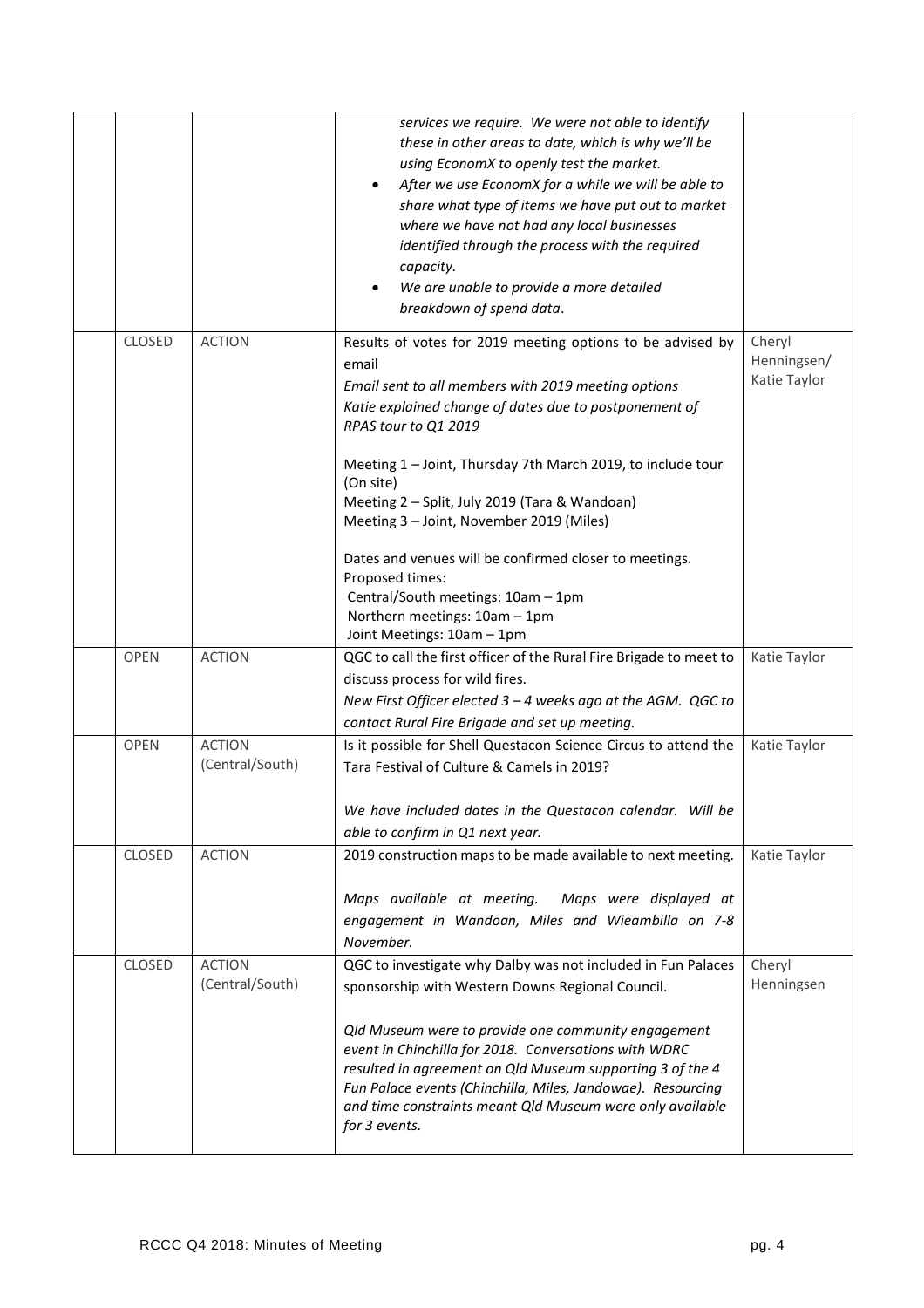|    |               |                       | As Dalby was a bigger event with more activities available it<br>was decided (with WDRC) that the other three events would<br>be the best use of time and resources.<br>Qld Museum later suggested the use of mega fauna panels<br>which displayed animals from the Dalby and Jandowae<br>region. This was provided as a static display for photos. Also<br>provided were dinosaur masks (which were used at the other<br>three events) to be used as a craft activity run by council.<br>Question: What is mega fauna?<br>Response: Whilst not able to provide scientific name, mega<br>fauna panels were of a wombat like and crocodile prehistoric<br>animals. Panels were extremely large (up to 7m x 3m) and<br>were good photo opportunities. We expect to be able to use<br>these panels at the World Science Festival in March 19. |                        |
|----|---------------|-----------------------|--------------------------------------------------------------------------------------------------------------------------------------------------------------------------------------------------------------------------------------------------------------------------------------------------------------------------------------------------------------------------------------------------------------------------------------------------------------------------------------------------------------------------------------------------------------------------------------------------------------------------------------------------------------------------------------------------------------------------------------------------------------------------------------------------------------------------------------------|------------------------|
|    | <b>CLOSED</b> | <b>ACTION (North)</b> | Distribute a copy of the Local Content briefing to interested<br>RCCC members.<br>No requests for copies have been received. RCCC member can                                                                                                                                                                                                                                                                                                                                                                                                                                                                                                                                                                                                                                                                                               | Cheryl<br>Henningsen   |
|    |               |                       | contact Cheryl if they would like a copy.                                                                                                                                                                                                                                                                                                                                                                                                                                                                                                                                                                                                                                                                                                                                                                                                  |                        |
| 5. |               | Community<br>Feedback | Feedback: EconomX<br>Originally stakeholders requested option to see all<br>EOIs, but some stakeholders feel there now needs to<br>be some filtering<br>Would still like to be able to view opportunities on<br>EconomX but have control over what emails are sent<br>Quality of EOIs from Tier 1 contractors is varied from<br>'well done' to box ticking exercise that does not<br>provide enough information<br>Feedback has also been provided to EconomX from<br>CCCI and their members.<br><b>Action:</b><br>QGC to discuss filtering options and contractor EOIs<br>with EconomX and provide update to RCCC (Cheryl<br>Henningsen)                                                                                                                                                                                                  | <b>RCCC</b><br>Members |
|    |               |                       | Question: Update requested on northern area development<br>as there have been many questions asked in the community<br>Response: QGC are providing update today in meeting<br>Feedback:<br>Murilla Community Centre is busy. There has been a social<br>change with people moving in and out accessing services.<br>They are living in low rentals with high social needs which are<br>supported by the Murilla Community Centre including<br>referrals to specialist services out of town. Staff are working<br>with clients/police/health.<br>Whilst there is a need for funding the time constraints on staff<br>mean they can't devote time to funding applications. This gap                                                                                                                                                          |                        |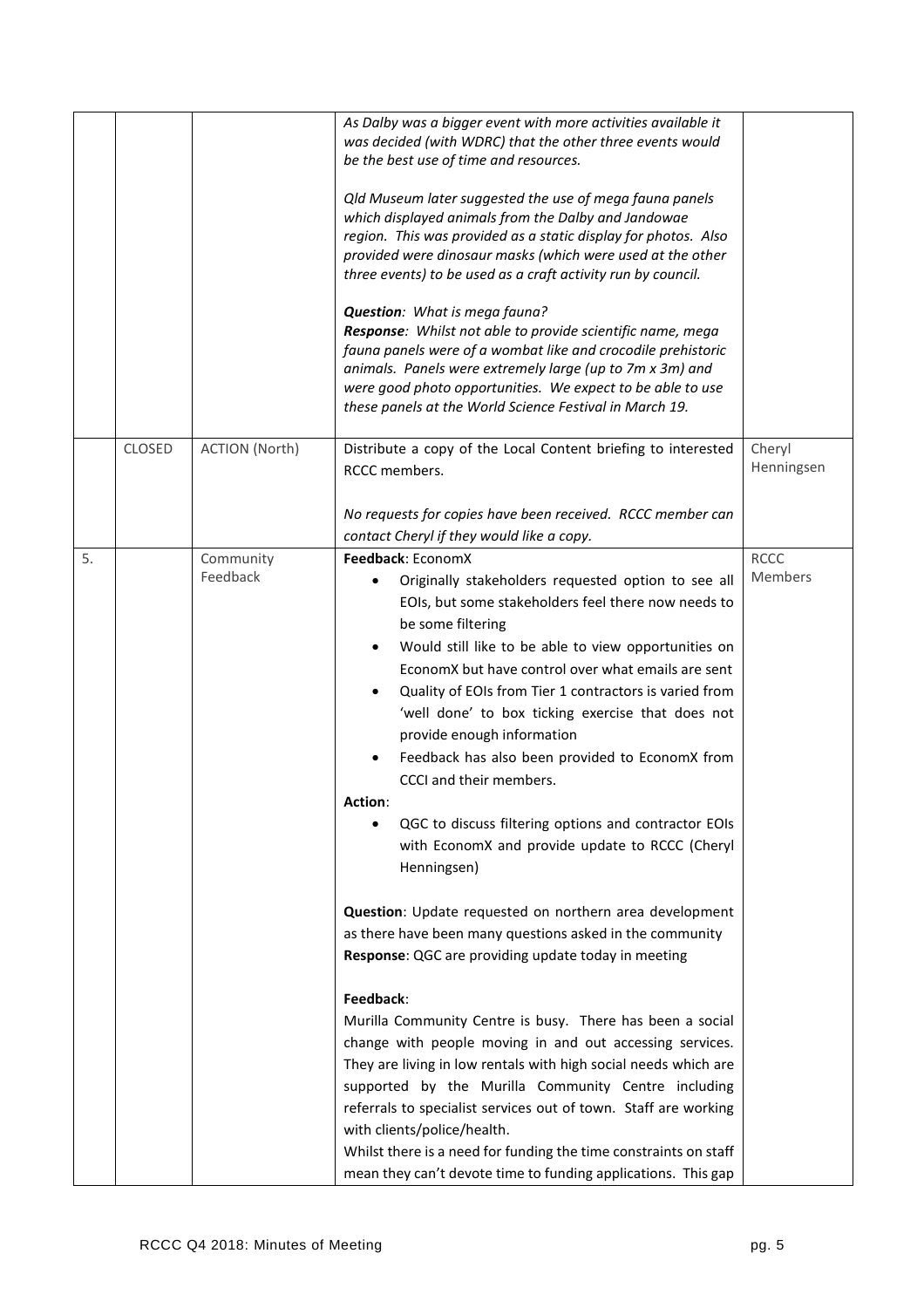|  | is present across the regions community support centres.               |  |
|--|------------------------------------------------------------------------|--|
|  | Hiring of submission writers is costly. Centres currently              |  |
|  | collaborate where they can for collective funding but also need        |  |
|  | specific funding for their areas. Previously a role was funded         |  |
|  | for 12 months with WDRC but was not prioritized to                     |  |
|  | community organisations. Resource can be shared and hosted             |  |
|  | by any of the Community Support Centres. May not be                    |  |
|  | required full time.                                                    |  |
|  |                                                                        |  |
|  | Action: QGC to explore support options for a funding writer            |  |
|  | dedicated to community organisations. (Cheryl Henningsen)              |  |
|  |                                                                        |  |
|  | Feedback:                                                              |  |
|  | Wandoan nurse has resigned due to no child care being                  |  |
|  | available. All three local educators have resigned. Murilla            |  |
|  | Community Centre has been actively trying to recruit                   |  |
|  | replacements but with no interest so far. No child care limits         |  |
|  | attracting staff to town such as teachers, police and health.          |  |
|  |                                                                        |  |
|  | Community has conducted a child care survey which has                  |  |
|  | indicated requirement for care in Wandoan.                             |  |
|  | Question: What is the gap?                                             |  |
|  | Response: Facilities - Options are in home day care, family day        |  |
|  | care, addition to C&K Kindy. Regulation change on 1 <sup>st</sup> July |  |
|  | requiring all educators to have a Cert III or to be studying has       |  |
|  | impacted interest.                                                     |  |
|  |                                                                        |  |
|  | Action: Wandoan Health Auxiliary to provide update to QGC              |  |
|  | (Cheryl Henningsen) as they investigate child care options for         |  |
|  | Wandoan.                                                               |  |
|  |                                                                        |  |
|  | Feedback: Rowie Price (Principal, Wandoan SS is transferring           |  |
|  | to Kilarney SS for 2019). Rowie expressed the value of the             |  |
|  | RCCC meetings in advocating for her students which has                 |  |
|  | included Health-e-regions project and Sponsorships &                   |  |
|  | Donations. This has enhanced the school community of                   |  |
|  |                                                                        |  |
|  | Wandoan. She hopes the new principal will take up her                  |  |
|  | position on the committee.                                             |  |
|  |                                                                        |  |
|  | Feedback:                                                              |  |
|  | Scott Rowan (Chinchilla SHS) principal has just advised his            |  |
|  | transfer for 2019.                                                     |  |
|  |                                                                        |  |
|  | Feedback: Thank you to QGC for support of the Tara Lagoon              |  |
|  | project. The proposal for the toilet block was not approved by         |  |
|  | council but they will continue to work on options. QGC will still      |  |
|  | provide funding for the front entrance to the Tara Lagoon to           |  |
|  | tie in with the Sunset Way project.                                    |  |
|  |                                                                        |  |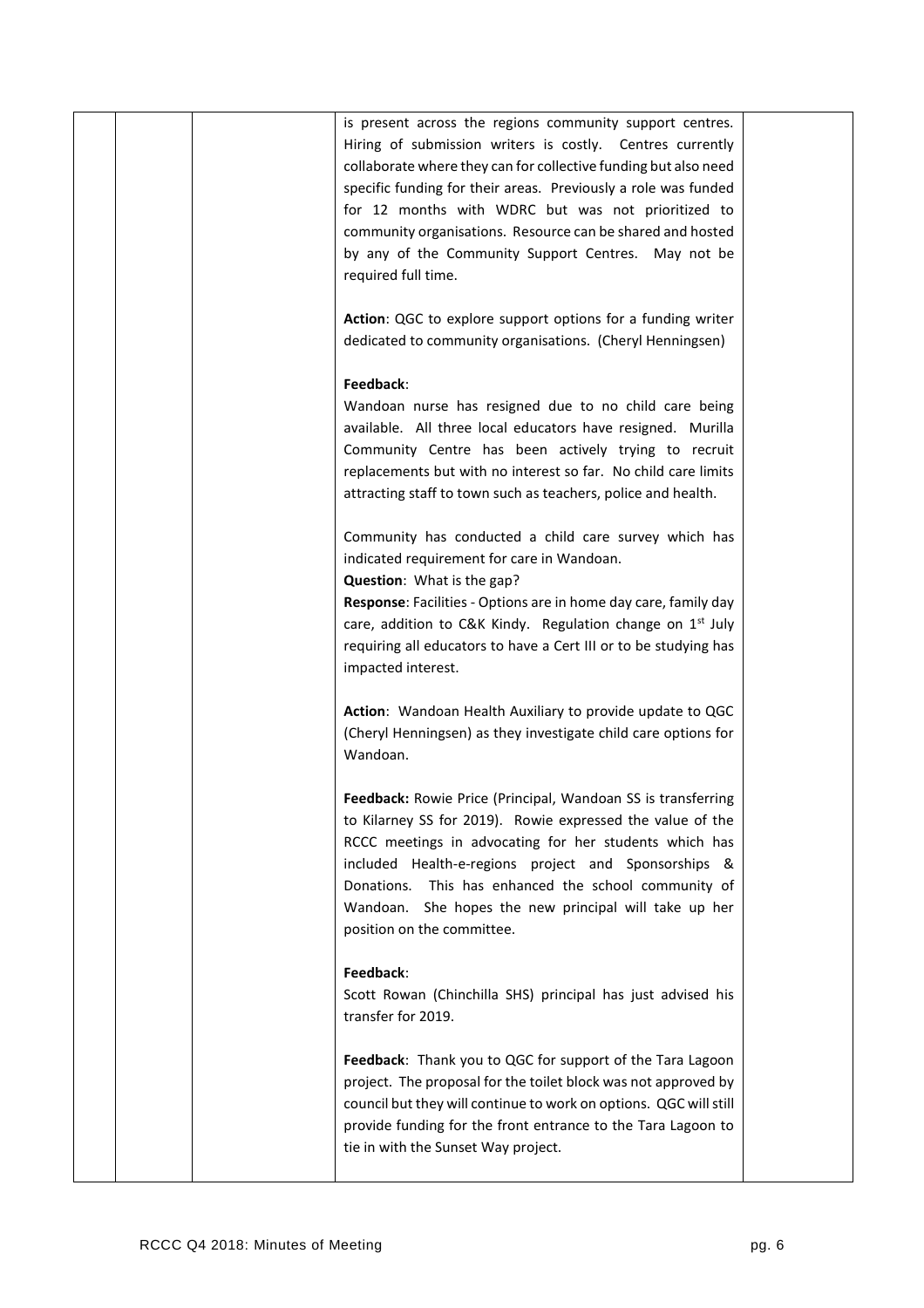|    |                        | Feedback: Doreen Goldsmid advised this would be her last                                       |                       |
|----|------------------------|------------------------------------------------------------------------------------------------|-----------------------|
|    |                        | meeting and she will be handing over to a new board member.                                    |                       |
|    |                        | Doreen said the RCCC meetings had been valuable to the                                         |                       |
|    |                        | entire community with everyone growing together.                                               |                       |
|    |                        | Feedback: Thank you to QGC for providing a page in the                                         |                       |
|    |                        | Murilla News. Community feedback has been positive with                                        |                       |
|    |                        | people advising they enjoy reading the updates and stories.                                    |                       |
|    |                        | Question: Can the Murilla News support continue for 2019?                                      |                       |
|    |                        | Response: Yes, as feedback has been there is value across the                                  |                       |
|    |                        | Western Downs.                                                                                 |                       |
|    |                        | Action: Follow up with Murilla News for 2019 support (Cheryl<br>Henningsen)                    |                       |
|    |                        |                                                                                                |                       |
| 6. | <b>Business Update</b> | Project Goog-a-binge (as per appended slides):                                                 | Angus<br>Hetherington |
|    |                        | Wells will connect to QGC's existing gas processing plants and                                 |                       |
|    |                        | bring approximately 930 petajoules of gas to market over 30<br>years.                          |                       |
|    |                        | • Project Goog-a-binge's central and southern wells can be                                     |                       |
|    |                        | delivered within existing State and Federal approvals.                                         |                       |
|    |                        | • However, QGC requires additional approvals to develop the                                    |                       |
|    |                        | full scope of work in the north, and we have been working                                      |                       |
|    |                        | with both State and Federal governments to achieve this.                                       |                       |
|    |                        | . In August 2018, QGC submitted an application to the                                          |                       |
|    |                        | Federal Government seeking environmental approval for the                                      |                       |
|    |                        | balance of all new wells contemplated in northern area from                                    |                       |
|    |                        | 2019 and beyond. The application will be publicly available on                                 |                       |
|    |                        | the DOEE website and subject to the Department's standard                                      |                       |
|    |                        | open and transparent approval processes.<br>. We are progressing an application for a major EA |                       |
|    |                        | amendment with the Queensland Government's Department                                          |                       |
|    |                        | of Environment and Science.                                                                    |                       |
|    |                        | . We will be working with around 50 landholders to deliver                                     |                       |
|    |                        | this project, many of whom we have existing agreements<br>with.                                |                       |
|    |                        | . Discussions with many of these landholders are underway                                      |                       |
|    |                        | to agree new access conditions and compensation, as well as                                    |                       |
|    |                        | the location of wells to minimise any impact on farming<br>activities.                         |                       |
|    |                        | . The green highlighted areas on the maps show the                                             |                       |
|    |                        | construction areas for this project.                                                           |                       |
|    |                        | Printed copies of the maps were displayed at meeting and                                       |                       |
|    |                        | attached).                                                                                     |                       |
|    |                        | Project Ruby update (as per appended slides):                                                  |                       |
|    |                        | • As at 14 November, 150 wells had been drilled incident                                       |                       |
|    |                        | free, and gathering works (clearing, grading, stringing and<br>trenching) has been completed.  |                       |
|    |                        | • Construction is underway until the end of year. Residents                                    |                       |
|    |                        | will be notified ahead of time of the planned work activity.                                   |                       |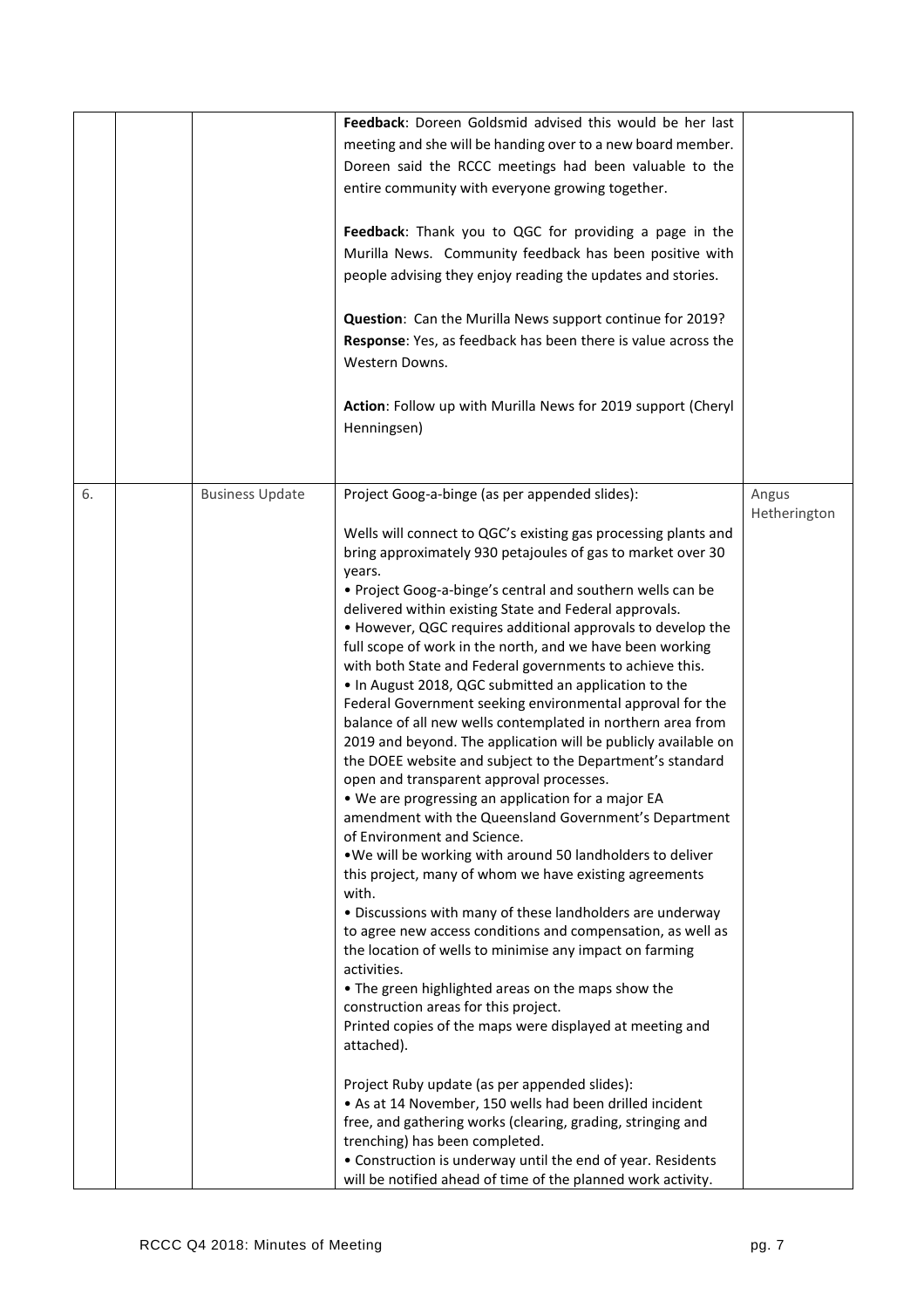|  | • From the week commencing 12 November QGC together<br>with the Western Downs Regional Council has been                       |              |
|--|-------------------------------------------------------------------------------------------------------------------------------|--------------|
|  | inspecting roads constructed as part of Project Ruby.                                                                         |              |
|  |                                                                                                                               |              |
|  | Project Murrumgama (as per appended slides):<br>. No significant changes with the Solar Project investigation,                |              |
|  | except to say we are moving closer towards a decision<br>• There may be change in name of the project due to recent           | Simon Nish   |
|  | registration of a new Native Title claim.                                                                                     |              |
|  | • As before, Shell is still investigating a new solar energy<br>project on QGCs existing land in the Wandoan area, as part of |              |
|  | a plan to deliver renewable energy sources.                                                                                   |              |
|  | • Still assessing viability, no final investment decision has<br>been made however we hope to have a FID in early 2019.       |              |
|  | Note, a Shell Australia project rather than QGC project.                                                                      |              |
|  | . We will continue to provide key update at community<br>meetings in Wandoan.                                                 |              |
|  | • As last meeting, location of the proposed facility is on QGC<br>land off Gadsby's Rd, next to our Woleebee Creek            |              |
|  | operations.                                                                                                                   |              |
|  | Question: You must have a date as project commences mid                                                                       |              |
|  | 2019.<br>Response: Shell has a gated process which goes through                                                               |              |
|  | design, commercial arrangements etc and a schedule is                                                                         |              |
|  | developed with timeframes but that does not mean a project                                                                    |              |
|  | will go ahead and may not get financial approval.                                                                             |              |
|  | <b>Question:</b> With the finances already invested, how can Shell                                                            |              |
|  | afford to throw this money away?                                                                                              |              |
|  | Response: This is the most up to date information that we<br>can provide. If approved, it may commence mid next year          |              |
|  | but this could change.                                                                                                        |              |
|  | Feedback: Previous discussion held at RCCC meeting                                                                            |              |
|  | regarding naming and concern that naming after an<br>indigenous group may cause issues.                                       |              |
|  |                                                                                                                               |              |
|  | Response: QGC approached the Barunggam group regarding<br>naming the project. They provided the Murrumgama name               |              |
|  | and it is taken very seriously by them when choosing.                                                                         |              |
|  | Question: What are the Local content opportunities and how                                                                    |              |
|  | will we find out about them when contract is awarded?                                                                         |              |
|  | Response: Awarding of contract will be made public.                                                                           |              |
|  | . proposed use of EconomX for scopes of work<br>. employment opportunities will be provided on quarterly                      |              |
|  | update (Upcoming Employment & Procurement                                                                                     |              |
|  | Opportunities)                                                                                                                |              |
|  | QCLNG-Arrow Gas Sales Agreement (as per appended slides):                                                                     |              |
|  | QGC and APLNG announced a long-term infrastructure                                                                            | Angus        |
|  |                                                                                                                               | Hetherington |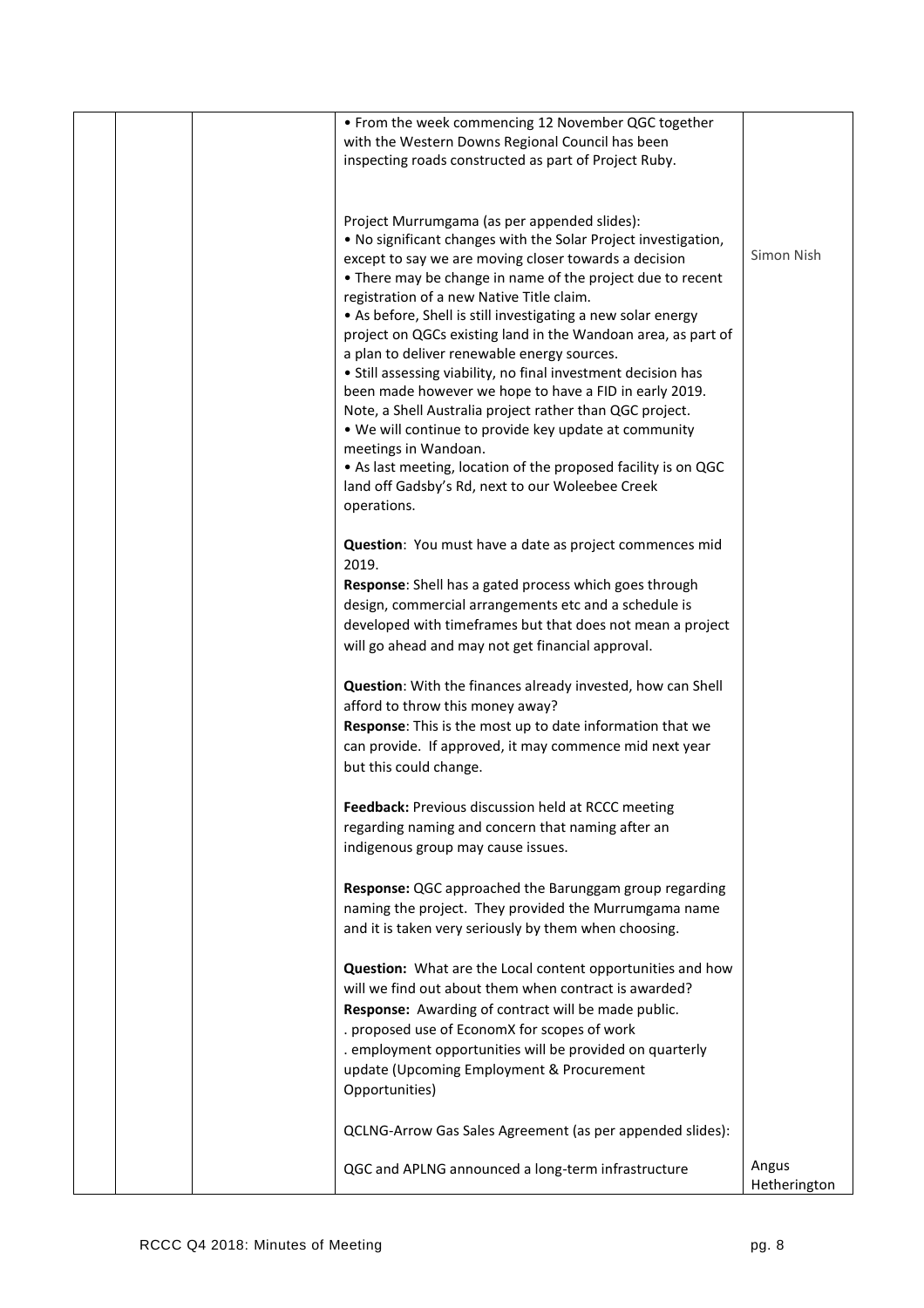|    |                         | sharing agreement on 5 November. Under the arrangement,<br>gas and water from Arrow's Surat<br>Basin fields can be processed in infrastructure jointly owned<br>by APLNG and QCLNG.<br>The deal is an important milestone in support of the Gas<br>Sales Agreement signed by the QCLNG and Arrow.<br>Joint Venture Project - Shell Australia & Santos<br>(as per appended slides)<br>Shell Australia has been announced as the preferred<br>tenderer to explore new acreage in the Surat and<br>Bowen Basins, in a 50-50 joint venture with Santos,<br>who will be the operator.<br>The acreage, approximately 400 square kilometres<br>and about 19 Kilometres east of Surat immediately<br>south of the Wallumbilla hub was released by the<br>Queensland State Government exclusively for<br>domestic gas.<br>Shell continues to invest in exploration, sourcing<br>new domestic gas for Australians homes and<br>businesses.<br>Investment in exploration is essential for the future<br>$\bullet$<br>growth and long-term development of Queensland<br>and the east coast of Australia and we continue to<br>look for opportunities that support investment in<br>the domestic gas market including new domestic<br>exploration acreage. | Angus<br>Hetherington |
|----|-------------------------|-----------------------------------------------------------------------------------------------------------------------------------------------------------------------------------------------------------------------------------------------------------------------------------------------------------------------------------------------------------------------------------------------------------------------------------------------------------------------------------------------------------------------------------------------------------------------------------------------------------------------------------------------------------------------------------------------------------------------------------------------------------------------------------------------------------------------------------------------------------------------------------------------------------------------------------------------------------------------------------------------------------------------------------------------------------------------------------------------------------------------------------------------------------------------------------------------------------------------------------------------|-----------------------|
| 7. | Local Content<br>Update | Update provided on local content as per the appended slides:<br>Local Procurement QGC:<br>Local spend across the Surat Basin continues to<br>improve within our business.<br>The forecast for the remainder of 2018 suggests that<br>we will well-exceed what we thought we'd spend<br>locally this year.<br>Over \$34 million of value has been directly invested<br>in Western Downs businesses.<br>Local Procurement Contractors:<br>Our contractors have spent \$32 million with local<br>Western Downs businesses.<br>Local Living:<br>Our local workforce numbers have remained fairly static<br>between Q2 and Q3, although the trend over 2018 as a whole<br>has been a positive one<br>+16 new western downs workers (with QGC direct)<br>+77 new western downs workers (with QGC's major<br>contractors)<br>The mayor of the western downs has been kept informed on<br>the positive trajectory around employment of local residents.                                                                                                                                                                                                                                                                                               | Angus<br>Hetherington |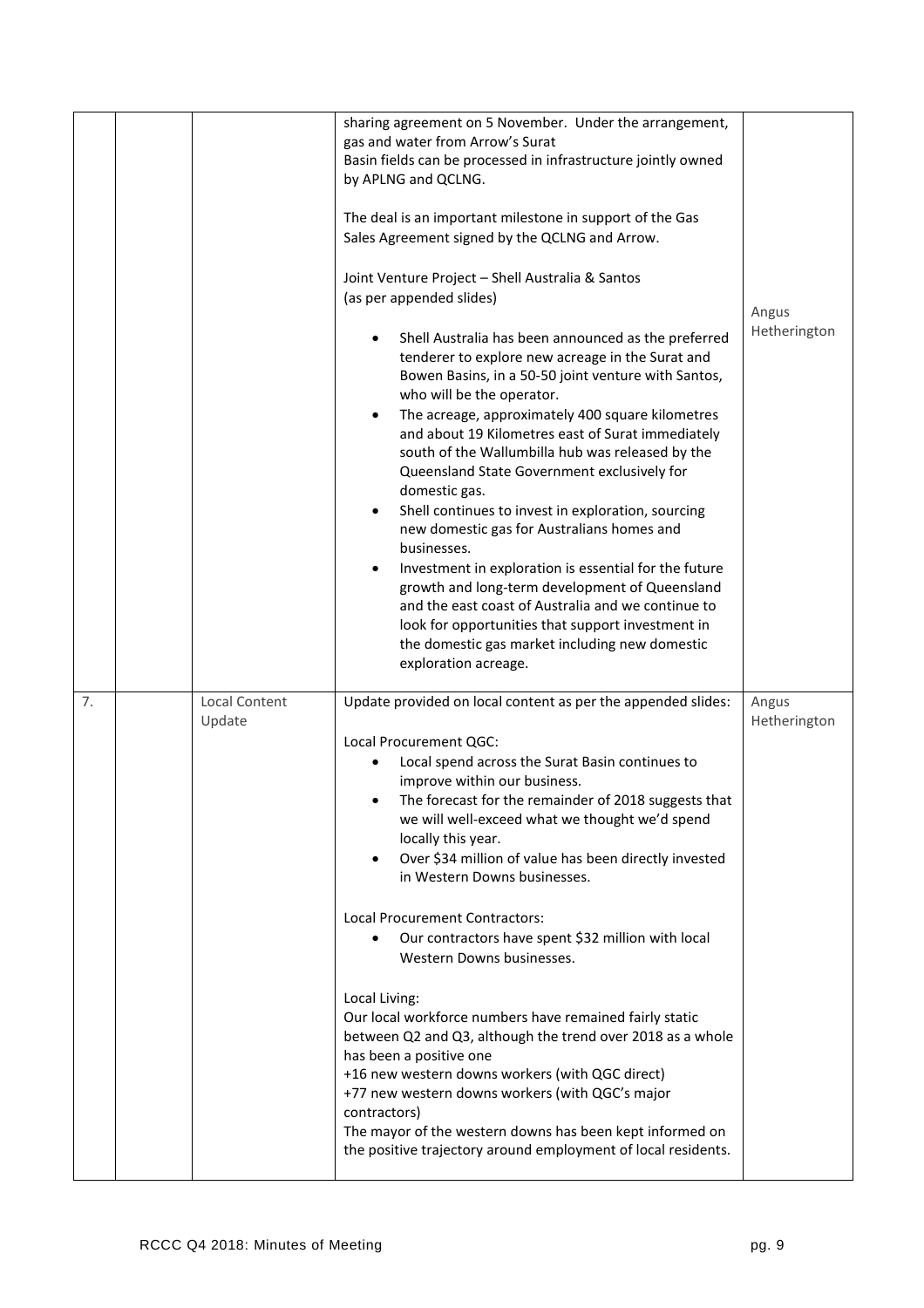| 8. | QGC Pathways                                             | Update provided on the QGC pathways program for 2019 as<br>per the appended slides:                                                                                                                                                                                                                                                                                   | Simon Nish |
|----|----------------------------------------------------------|-----------------------------------------------------------------------------------------------------------------------------------------------------------------------------------------------------------------------------------------------------------------------------------------------------------------------------------------------------------------------|------------|
|    |                                                          | QGC had the second intake for the QGC Pathways program<br>this year after a successful launch last year.<br>. The 2019 intake closed in September.<br>• There were over 770 applications for roles.<br>• Applicants are currently going through the recruitment<br>process.<br>• The current intake will be announced in and commence<br>work on the 7th January 2019 |            |
|    |                                                          | 13 positions are available within the following roles:<br>Electrical Instrumentation and Control (Dual Trade)<br>Apprenticeship<br><b>Mechanical Fitting Apprenticeship</b><br>٠<br>Process Plant Operations Traineeship<br>$\bullet$<br><b>Wellsite Operations Traineeship</b><br>$\bullet$<br><b>Warehousing Traineeship</b><br>$\bullet$                           |            |
|    |                                                          | Angus Hetherington gave an example of a Goal Zero Hero. A<br>2018 apprentice received the award for his safety intervention<br>with an older colleague.                                                                                                                                                                                                               |            |
| 9. | Social Investment &<br>Community<br>Engagement<br>Update | Update provided on 2017-2019 Shell Australia Social<br>Investment narrative as per the appended slides.<br>Shell wants to be a good neighbour and to be welcomed by                                                                                                                                                                                                   | Simon Nish |
|    |                                                          | communities where we operate.<br>As well as offering rewarding jobs, training and contracting<br>opportunities, we support communities through our social<br>investment program. We came out to communities last year<br>and asked what the local priorities were, and we've framed<br>our social investment programs around what you've told us.                     |            |
|    |                                                          | These are the three themes that came up continuously in<br>consultation, and the ones that our SI programs are based on.                                                                                                                                                                                                                                              |            |
|    |                                                          | Jobs for the future examples = future makers,<br>Questacon<br>Supporting stronger first nations examples = working<br>with our traditional owner groups to define<br>programs that will have an impact for them<br>regional economic development examples =<br>emerging exporters, business navigators, western<br>downs welcoming                                    |            |
|    |                                                          | Our next three year investment cycle is 2020 - 2022. QGC will<br>make sure that we test these priorities and 'themes' with you<br>before that time.                                                                                                                                                                                                                   |            |
|    |                                                          | This maps out our social investment themes and programs.<br>Each theme is underpinned by three key strategies. As an<br>example, under 'jobs for the future' we know that for science<br>programs to work really well, we need three things: inspired                                                                                                                 |            |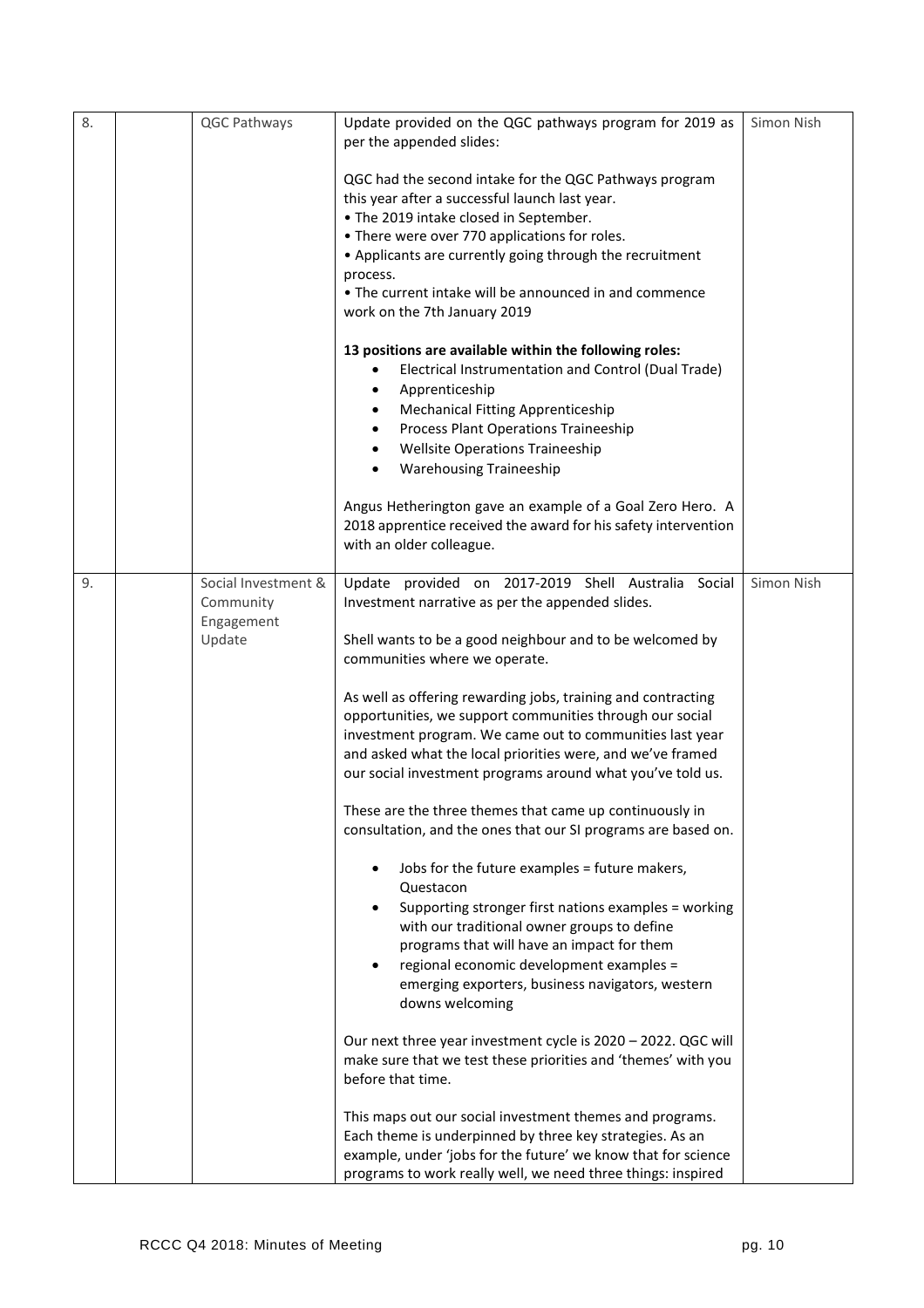|     |                             | kids and their families, teachers that know how to teach                                              |                      |
|-----|-----------------------------|-------------------------------------------------------------------------------------------------------|----------------------|
|     |                             | science in a meaningful and effective way, and strong                                                 |                      |
|     |                             | research programs to ensure that our programs are actually                                            |                      |
|     |                             | working. This gives us the framework for program selection.                                           |                      |
| 10. | <b>Business Navigators</b>  | Our Business Navigator program, in partnership with                                                   | Simon Nish           |
|     |                             | Toowoomba Surat Basin Enterprises, is proving to be highly                                            |                      |
|     |                             | successful. We have been overwhelmed by the level of                                                  |                      |
|     |                             | interest and innovation right here in the region. This was                                            |                      |
|     |                             | evidenced by the 'pitch challenge' that has been running over                                         |                      |
|     |                             | the last couple of months. We received 38 good quality                                                |                      |
|     |                             | entries to this competition - with 9 finalists competing across                                       |                      |
|     |                             | three categories (youth, new business, and growth business)                                           |                      |
|     |                             | on 29 November. Finalists learned how to professionally                                               |                      |
|     |                             | pitch their ideas, and the winners walked away with                                                   |                      |
|     |                             | substantial prize money. We look forward to seeing this                                               |                      |
|     |                             | program continue to grow and evolve in 2019 as it enters its                                          |                      |
|     |                             | second year.                                                                                          |                      |
|     |                             |                                                                                                       |                      |
|     |                             | An overview of the Business Navigators and Pitch Challenge<br>as per the appended slides was provided |                      |
|     |                             |                                                                                                       | Neil Daly &          |
|     |                             |                                                                                                       | Suzie O'Neil         |
| 11. | Social Investment           | Update provided on Social Investment programs as per                                                  | Simon Nish           |
|     | Update                      | appended slides.                                                                                      |                      |
|     |                             |                                                                                                       |                      |
|     |                             | <b>Emerging Exporters</b>                                                                             |                      |
|     |                             | Health-e-regions<br>$\bullet$                                                                         |                      |
|     |                             |                                                                                                       |                      |
|     |                             | Feedback:                                                                                             |                      |
|     |                             | Rowie Price advised that Wandoan State School had seen                                                |                      |
|     |                             | remarkable outcomes for their students in speech and were                                             |                      |
|     |                             | looking forward to the new audiology program in 2019.                                                 |                      |
|     |                             |                                                                                                       |                      |
|     |                             |                                                                                                       |                      |
|     |                             | <b>Supporting Stronger First Nations:</b>                                                             |                      |
|     |                             | This social investment program is still being framed up in                                            |                      |
|     |                             | consultation with the traditional owner groups involved.                                              |                      |
|     |                             |                                                                                                       |                      |
|     |                             | Each group is slightly different in the priorities they have,                                         |                      |
|     |                             | but we have found that there are strong commonalities                                                 |                      |
|     |                             | around 'pathways to jobs', building 'strong culture', and                                             |                      |
|     |                             | achieving 'good governance'. So, this is where we've<br>focused our efforts.                          |                      |
|     |                             |                                                                                                       |                      |
|     |                             | We have made some great progress with groups that                                                     |                      |
|     |                             | have clear ideas around how they want to go about this                                                |                      |
|     |                             | for example, through language studies, audio books,                                                   |                      |
|     |                             | phone apps, websites, etc.                                                                            |                      |
|     |                             |                                                                                                       |                      |
|     |                             | <b>Other Program Updates</b>                                                                          |                      |
|     |                             | Future Makers, Shell Questacon Science Circus,                                                        |                      |
|     |                             | Western<br>Downs<br>Welcoming<br>Project<br>and                                                       |                      |
|     |                             | <b>Communities Fund</b>                                                                               |                      |
| 12. | Sponsorships &<br>Donations | Update provided on the Sponsorships and Donations<br>program as per appended slides:                  | Cheryl<br>Henningsen |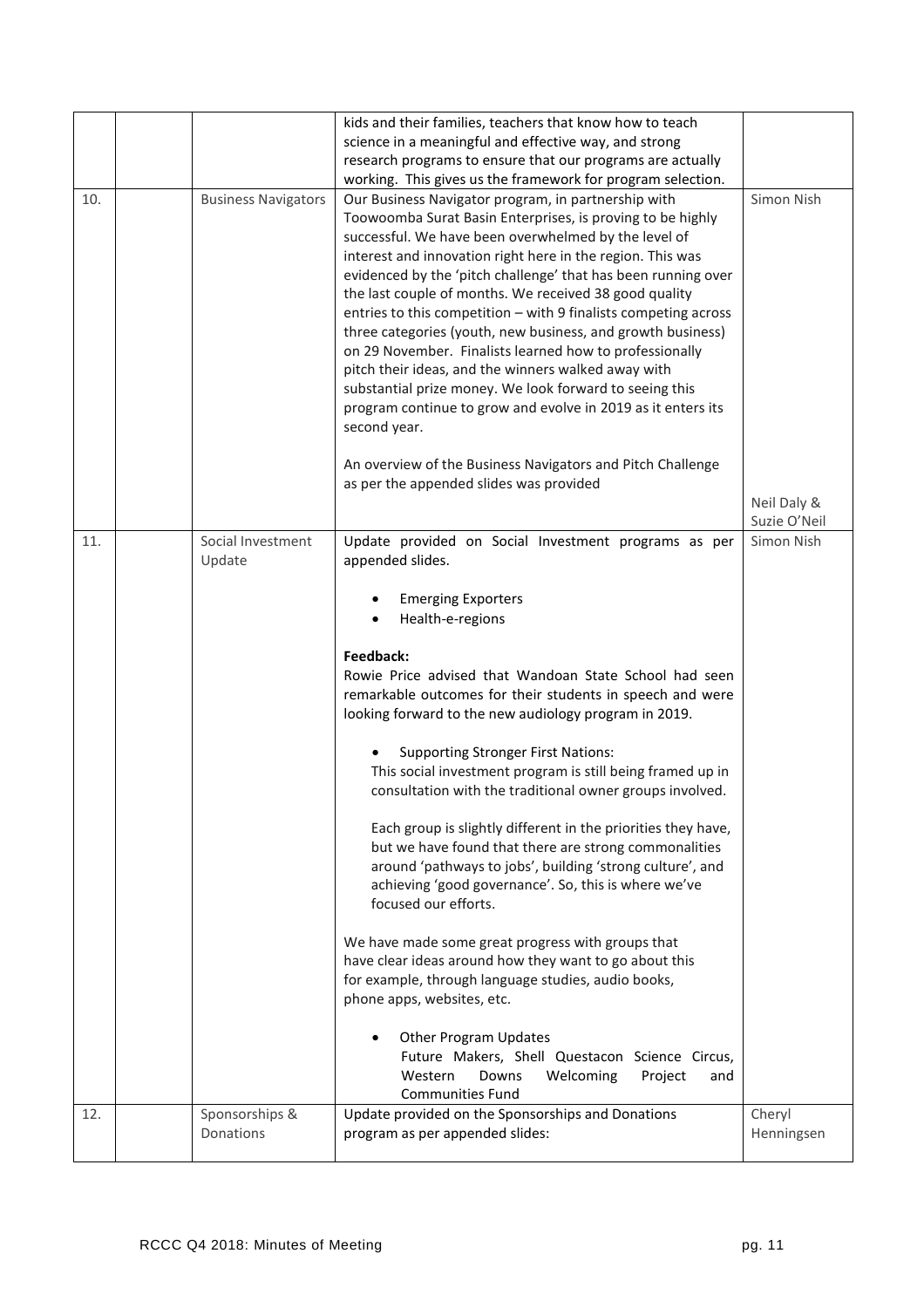|     |                                                    | In 2018 there have been over 65 applications submitted to<br>QGC for this program.                                                                                                                                                                                                                                                                                                                                                                                                                                                                                                                                                                                                                                                                                                                                                                                                  |                                                        |
|-----|----------------------------------------------------|-------------------------------------------------------------------------------------------------------------------------------------------------------------------------------------------------------------------------------------------------------------------------------------------------------------------------------------------------------------------------------------------------------------------------------------------------------------------------------------------------------------------------------------------------------------------------------------------------------------------------------------------------------------------------------------------------------------------------------------------------------------------------------------------------------------------------------------------------------------------------------------|--------------------------------------------------------|
|     |                                                    | The 2018 Sponsorship & Donations has now closed, the 2019<br>program will reopen on the 1st January.                                                                                                                                                                                                                                                                                                                                                                                                                                                                                                                                                                                                                                                                                                                                                                                |                                                        |
|     |                                                    | The close out of payments for the Round 4 is taking place<br>now and due to be complete by end of year.                                                                                                                                                                                                                                                                                                                                                                                                                                                                                                                                                                                                                                                                                                                                                                             |                                                        |
| 13. | Community<br>Engagement<br>Sessions                | Update provided on the Community Engagement Sessions<br>held on 7 & 8 <sup>th</sup> November as per appended slides.                                                                                                                                                                                                                                                                                                                                                                                                                                                                                                                                                                                                                                                                                                                                                                | Cheryl<br>Henningsen                                   |
| 14. | Community<br>Feedback                              | Update on Community Feedback received for Q3 as per<br>appended slides:                                                                                                                                                                                                                                                                                                                                                                                                                                                                                                                                                                                                                                                                                                                                                                                                             | Cheryl<br>Henningsen                                   |
|     |                                                    | Of the 479 enquiries QGC received, main topics included:<br>Procurement (38)<br>Employment (50)<br>Social Investment (65)<br>Other questions (326)<br>(Other questions included general enquiries regarding QGC<br>and many not directly relevant to QGC e.g. Shell service<br>stations).<br>15 complaints were received upstream in Q3 (12<br>environment - mix of dust, subsidence, noise,<br>veg/weed management and rehabilitation complaints, 2                                                                                                                                                                                                                                                                                                                                                                                                                                |                                                        |
|     |                                                    | gates/property issues, 1 employee driving behaviour)                                                                                                                                                                                                                                                                                                                                                                                                                                                                                                                                                                                                                                                                                                                                                                                                                                |                                                        |
| 15. | 2019 Meeting<br>Dates & Committee<br>Member Update | Doreen Goldsmid advised this was her last meeting and she<br>would be handing over to another board member. Her<br>feedback was that this meeting was invaluable to the entire<br>community and everyone was growing together.<br><b>Meeting Dates:</b><br>At the last meeting in September we placed a vote<br>for meeting schedules for 2019.<br>The outcome for the meetings for next year is<br>Meeting 1 & 3 will be Joint with Northern, Central &<br>southern members and the mid year the meeting<br>will be split.<br>As we mentioned last time we have invited all<br>committee members to resign the Terms of<br>Reference.<br>We have printed Terms of Reference here today, if<br>you haven't signed one yet could you please see one<br>of us before leaving.<br>If there is anyone in your communities you<br>recommend joining the committee please let us<br>know. | Deb Camden,<br>Katie Taylor,<br><b>RCCC</b><br>members |
|     |                                                    | Deb Camden & Katie Taylor thanked everyone for their<br>participation in the RCCC meetings throughout the year.                                                                                                                                                                                                                                                                                                                                                                                                                                                                                                                                                                                                                                                                                                                                                                     |                                                        |
|     |                                                    | Videos played<br><b>Business Navigators Pitch Challenge</b>                                                                                                                                                                                                                                                                                                                                                                                                                                                                                                                                                                                                                                                                                                                                                                                                                         |                                                        |